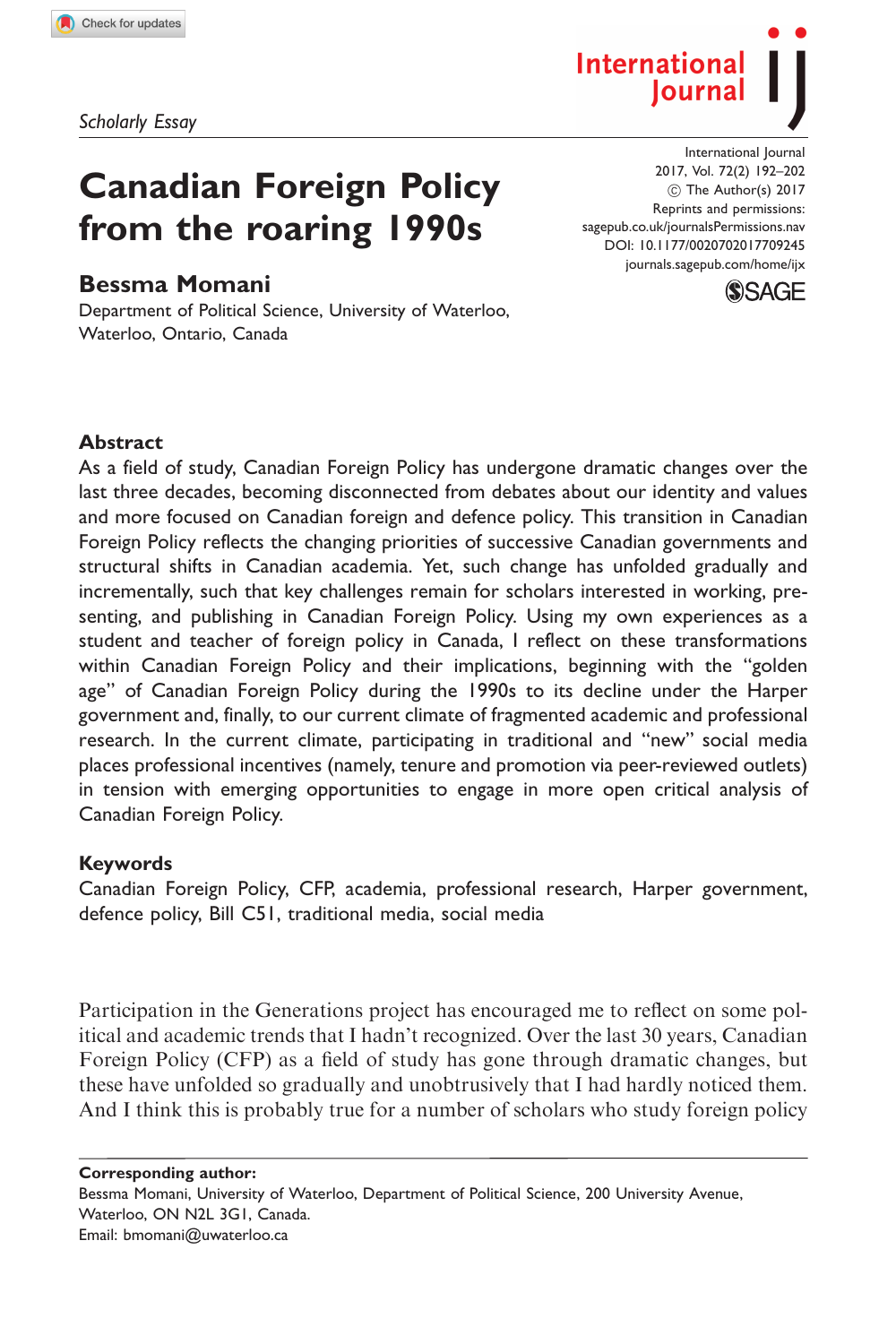in Canada but don't necessarily think of themselves as CFP specialists. My own evolution from student of Canadian foreign policy to professor with side interests in the field has run parallel with the transformation of CFP as a field—from a ''golden age,'' when the study of CFP was closely connected to broader societal debates about the meaning and purposes of Canada, to a more truncated and fragmented field that seems disconnected from debates about our identity and values. This gradual decline has been driven by the changing interests and priorities of successive Canadian governments and by structural changes to academia in Canada that have created challenges for scholars interested in researching, presenting, and publishing on CFP. Finally, while traditional media value the role of the public intellectual, it is unclear that there are professional incentives to promote this type of activity for those interested in Canadian foreign policy. I will try to reflect on these observed changes by examining my own educational and professional trajectory and that of studying and teaching foreign policy in Canada.

# ''Coming of age'': Political socialization and CFP narratives from the 1990s to today

When I was an undergraduate and graduate student of political science in the 1990s, Canada's foreign policy was a popular topic at the University of Toronto. We had two major newspapers in which to learn about Canadian foreign policy, a public library, and only 25 TV channels, without even one 24-hour news channel, to inform us about Canada and its place in the world. So, I turned to my university classrooms to help inform me about the world. The selection of political science courses reflected the passionate debates within society. These included discussions about free trade and globalization, joining the 1991 war to liberate Kuwait from Iraq's Saddam Hussein, the Charlottetown Accords and what it means to be Canadian, and the thorny issue of Quebec separatism. My courses with Professor Grace Skogstad at the University of Toronto were perhaps the most memorable, as well as the courses I took with my now-colleagues David Welch and Paul Kingston.

Those political science classes opened students' eyes to the world and our role in it. Our professors challenged us to think about what role Canada ought to play in a world that was in great flux. Globalization was changing the dynamics of international trade, and the question of whether we could compete and survive without the backbone of Canadian industry and manufacturing was a serious concern for many students of my generation. Automation and computerization were on the cusp of changing production, manufacturing, and work. To give a sense of this unease, there was an entire course on whether computers would displace the need for workers. The Internet had not yet taken off, but we could send emails within the student body; meanwhile, the fight to get computer terminals in study halls was a key issue in student politics and campus debates. Canada had just signed the Free Trade Agreement with the United States and negotiations with Mexico were on their way to creating the North America Free Trade Agreement. Globalization was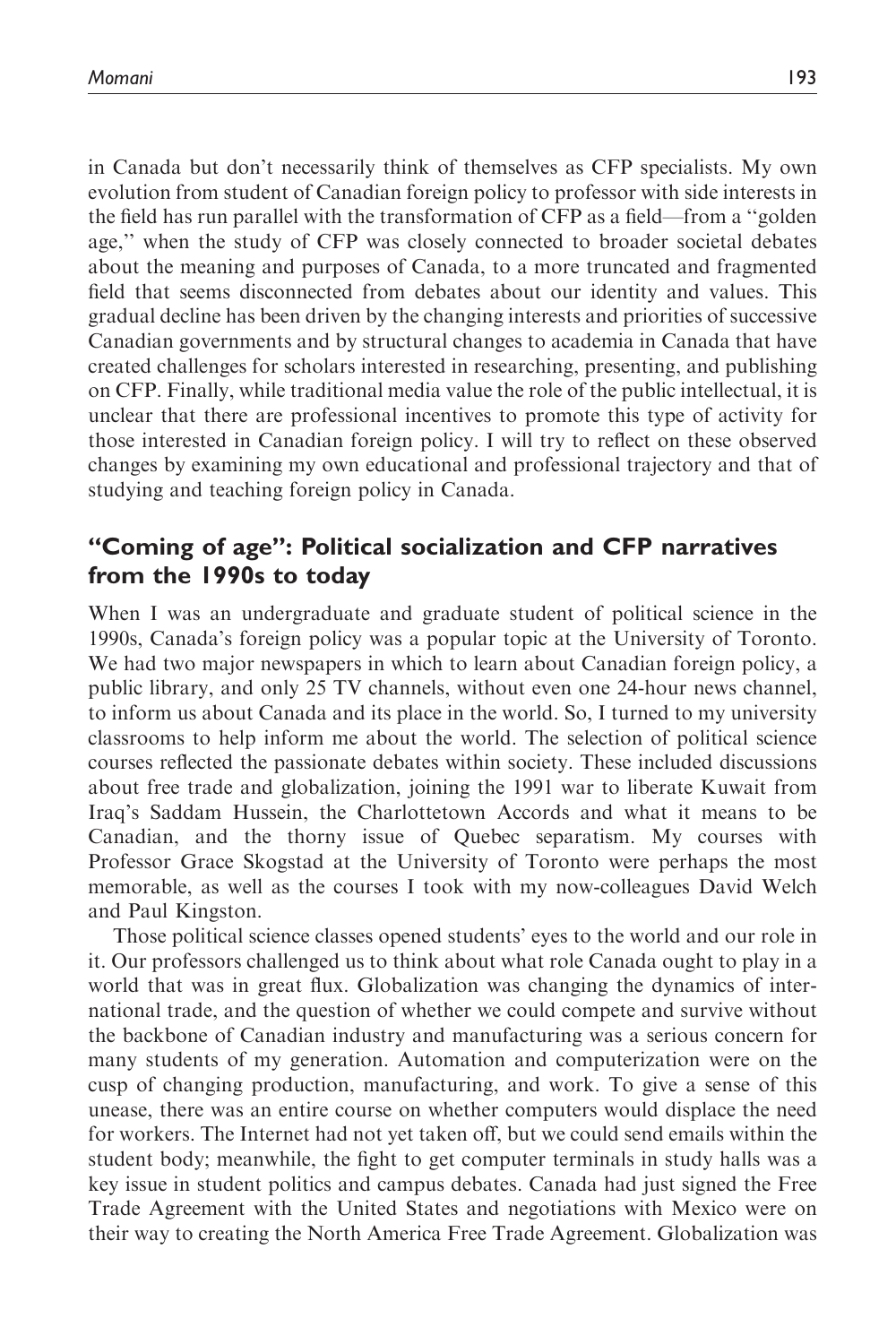going to be a colossal systemic variable that could change our world, and students of politics were concerned about the impact on our country. Would the state itself be diminished in the new globalized era? Would Canada have an autonomous foreign policy after globalization? Would corporate interests overtake our nation's agenda? The world was perhaps just as unpredictable as it has always been, but the appetite for knowing and understanding Canada's place in this changing global landscape was high among our cohort of political science students at the University of Toronto in the early 1990s, as well as at the University of Guelph in the mid-1990s, where I started a Master's program in International Development Studies.

Compared to today, I suppose we lived in an isolated bubble with little access to information and perhaps, dare I say, an inflated sense of ourselves as Canadians who could shape the globe with our liberal values. We were exposed to a Canadian perspective on the world, and that perspective was often tinted rose. There was no better reflection of this than a 1999 Molson beer commercial that was my generation's mantra. The rant of the ''I am Canadian'' campaign featured Joe, who talked about how we ''believe in peacekeeping, not policing,'' how we ''can proudly sew my [our] country's flag on my backpack'' (a slight to our American cousins who got hassled in Europe when they did). How great were we Canadians? The Blue Jays had won the World Series two years in a row! We often told ourselves we were great and the world needed Canadian values more than anything else. The horrors of the 1994 Rwandan genocide needed more of the likes of our Canadian general Romeo Dallaire and less of the global superpowers. As foreign minister in the second half of the 1990s, Lloyd Axworthy pushed a renewal of Canada's commitment to multilateralism, especially through the United Nations (UN), promoted the concept of ''human security,'' was nominated for a Nobel Peace Prize for his efforts to build support for a global landmine ban, and played a role in the early crafting of the Responsibility to Protect (R2P) concept. In our classrooms, we hungered to hear our professors tell us about the virtues of CFP, and to learn more about the how, why, and where Canada made its mark on the globe. Canada's middle power status gave us a soft power that we felt was sorely needed in an age of realpolitik.

Then 9/11 happened, and perhaps it has changed everything after all. After the attacks, we were told, ''a new world order'' was emerging, and clearly this was a world that was to be highly securitized. Suddenly our liberal narrative of Canadian self-worth was heading into a mismatch with global realities of war and terror.

Our refusal to join the US-led war in Iraq was the last time, in my humble opinion, that we had a wide societal discussion about what our role in the world ought to be. Debates in CFP about who we are, what our role in the world ought to be, and whether we were a good neighbour to our most trusted economic and political ally were of high importance to any student of CFP. We took part in anti-war demonstrations and, as a newly graduated PhD bringing these issues to my classrooms as a sessional instructor, I felt that we were part of the same 1960s anti-war movement that had swept the United States. Perhaps we romanticized our very own ''resistance'' as well.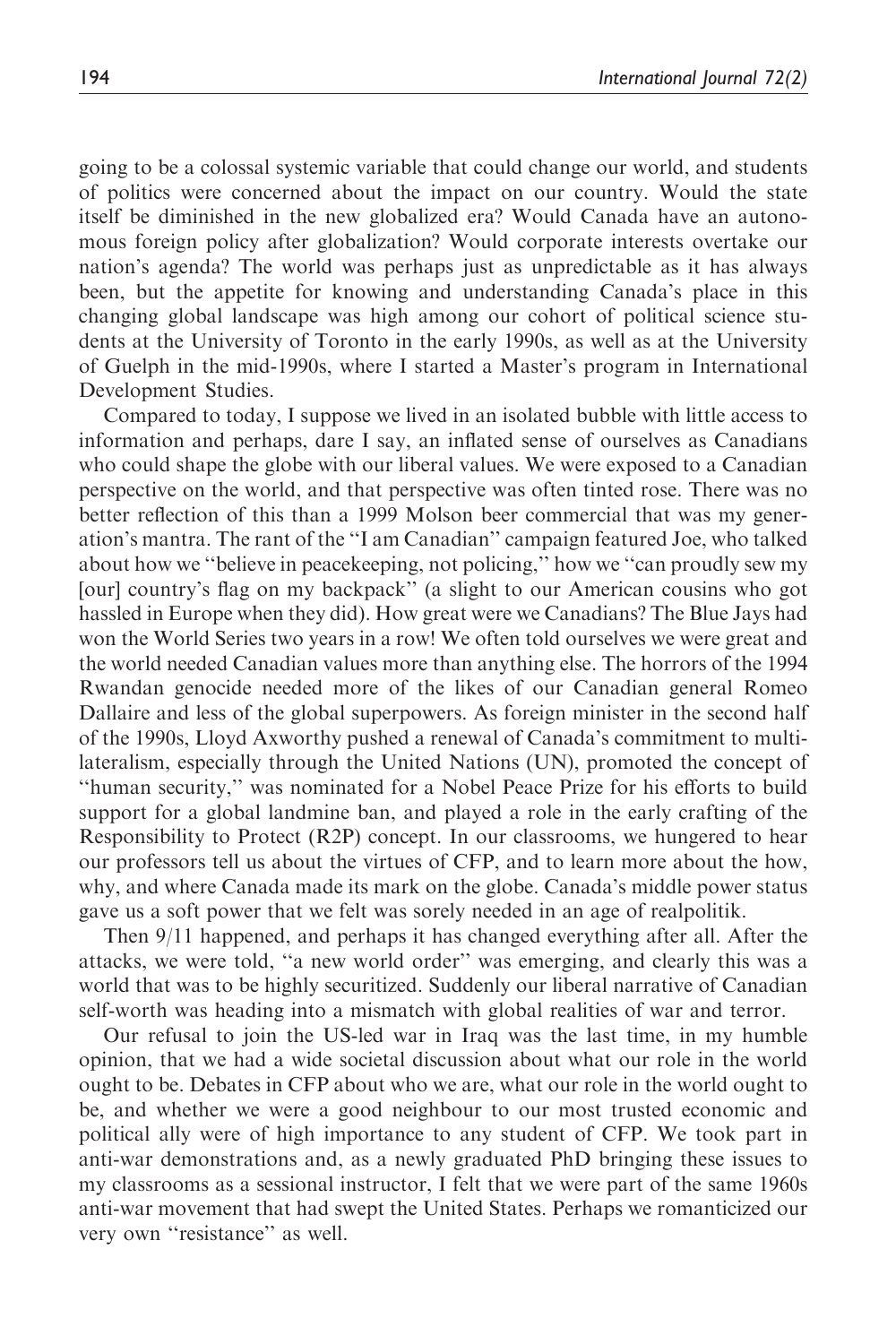When the disliked and oft-mocked US president George Bush Jr. said, ''either you are with us or against us,'' Canadians took comfort in not being a US lackey and in standing for international rule of law. Our foreign policy was pro-internationalist and in favour of using international organizations to reach a global consensus. Our comfort in knowing that we would stand by the UN and reject intervention without an international legal mandate was a celebration of our idealist foreign policy heritage. It helped that Canada had the right assessment of that war. As a sessional lecturer at Wilfrid Laurier University at the time, I vividly remember listening to a lecture by then foreign affairs minister Bill Graham who reassured us that Canada would only go into the war if the UN sanctioned it. Resounding applause broke out in the lecture hall. Undoubtedly, my colleagues and I felt that Canada was on the right side of history.

For a time, we students and observers of CFP took comfort in the domestic consensus of choosing global norms of state sovereignty over both unilateralism and regime change in the decision not to enter the 2003 Iraq war. This was a war against a country that had no involvement in 9/11, that had been justified on the basis of obviously faulty intelligence, and that would soon spiral out of control and become a protracted US occupation. I was then teaching courses on CFP, international organizations, and the Middle East, and I found that all my courses were intertwined and interrelated as never before. In my classes, as in the country more generally, there was broad agreement in rejecting Bush's war in Iraq and celebrating Canada's alternative approach to foreign policy as a reflection of our shared values.

But our romanticization of Canadian Foreign Policy, in an idealist and liberal framework, would soon change as we strengthened our involvement in the North Atlantic Treaty Organization (NATO) mission in Afghanistan and as we lost the global debate over R2P. While these two important issues in CFP were top of mind, we also saw the election of Paul Martin's minority Liberal government and then its replacement by Stephen Harper's minority Conservative government. Both governments reflected a new vision of CFP. This realist turn changed the national discourse and, I believe, decisively changed students' interests in Canada's role in the world.

My place in the CFP debate evolved from being a student into being a professor with side gigs teaching in international politics and Middle East politics. As a professor, I now had to include Afghanistan in my course offerings, despite the fact that Afghanistan was never before considered part of the Middle East. It was President Bush who created the term ''the Greater Middle East'' to include Afghanistan and tease Congressional spending from the Middle East fiscal envelope to support the war in Afghanistan. And so I was stuck with both teaching and talking about Afghanistan in my classrooms—despite my lack of background—because of high student interest, policy confusion over Afghanistan in Bush's regional delineations, and Afghanistan not fitting neatly into other courses.

When teaching about Afghanistan, as opposed to, say, Iraq, I found a very different reaction from the students in my courses. Where most were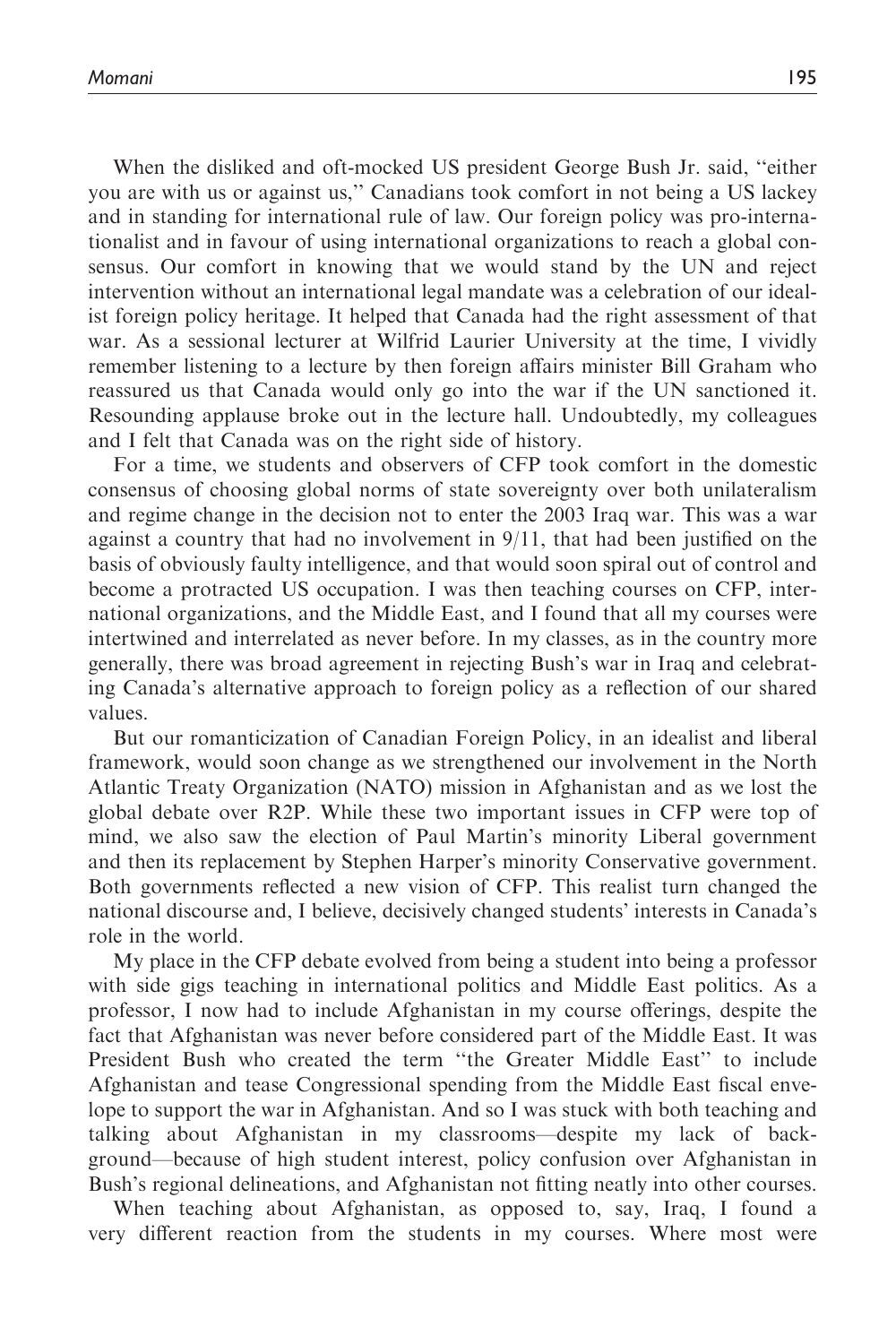liberal-internationalist on the issue of intervention in Iraq, they were far more realist when it came to discussions on Afghanistan. The realist turn in CFP classes, public debate, and the academy was palpable. Those who professed the merits of R2P looked weak from the perspective of the right and interventionist from that of the left. It was the realists in CFP that won the day in the debate on R2P. With the election of Stephen Harper, we were not to utter the words R2P again. Our Canadian military in Afghanistan was the new and sexy topic of CFP. In good Canadian fashion, we celebrated our heroism in Afghanistan and our wonderful ways of governing in Kandahar. But this was not a liberal and idealist view of CFP. On the contrary, this was a CFP discourse that was highly intertwined with military studies. The conversation was less about who we are and more about our military capability and geostrategic advantage. I found myself teaching courses to students who were in military service, or whose family members were, and this required a sensitive take when discussing Canada's involvement in Afghanistan and CFP more generally.

As a tenure-track professor at the University of Waterloo, I found that living and working in the Harper era meant treading carefully when talking about the war in Afghanistan, especially as the CFP conference circuit was dominated by military historians, military strategists, and plenty of people from the Department of National Defence. Dare I say CFP had become embedded in our own military industrial complex? I recall far too many conferences and workshops in the latter half of the 2000s that had plenty of military brass in the room. Unlike the 1990s, where this was certainly not the order of the day, the Canadian Forces' role in Afghanistan meant that our CFP community was heavily involved in discussing our mission in NATO's involvement in Afghanistan. No idealist and liberal-internationalist perspectives were seen as serious work with these types in the room, and many of us in academia saw CFP turn in a direction perhaps our American colleagues were more accustomed to. Indeed, in my own work at Washington, DC think-tanks like Brookings and in my time as a Fulbright Scholar at Georgetown, the presence of US military or intelligence officers in US Foreign Policy debates was a common sight. We normalized the presence of Department of National Defence and Canadian Forces in our workshops on CFP and indeed one had to do this if one wanted to get funding from most government agencies in the Harper era. The very frame of CFP was changed to Canadian foreign and defence policy.

In the Harper years, boasting about our self-worth in Canadian foreign policy was a Liberal party idea and concepts like 3D (diplomacy, defence, and development), R2P, and the like were seen as naive and simplistic. Our role in Afghanistan continued to shape most discussions about CFP in the policy circles and academic workshops that I attended. At the newly established Centre for International Governance (CIGI) and Innovation, where I was a senior fellow, we tried to talk about Canada's constructive role in expanding the L20 to the G20 and Canada's positive role in institutions like the International Monetary Fund and World Bank. Indeed, my research focused on the question of Canada's role in international organizations, where there was still some academic comfort in talking about liberal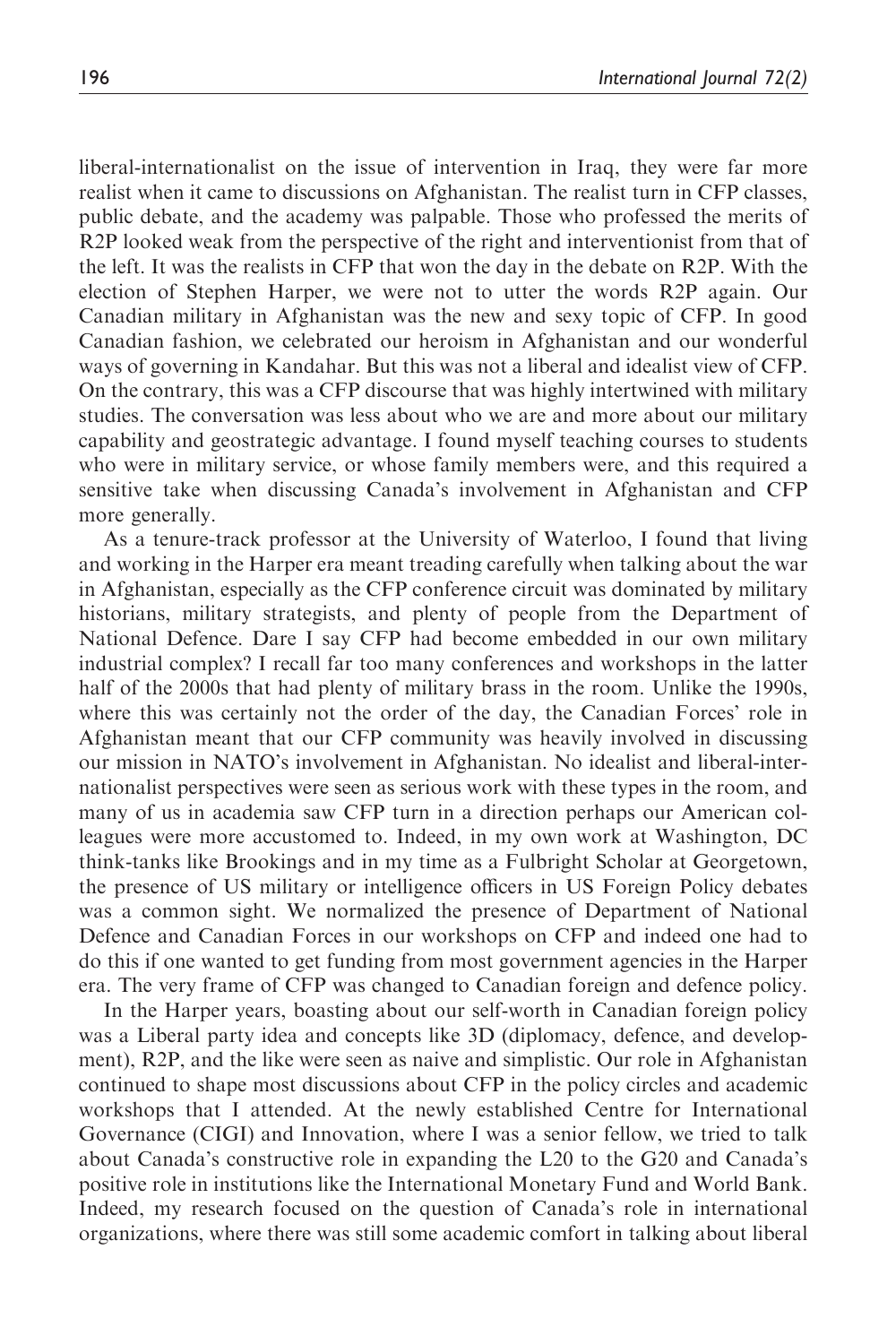values being of importance to creating a community of states. As a generalist, I found more opportunity to unpack Canada's role in international organizations and how best to better the world.

But liberal-internationalist perspectives were often received in Ottawa as Liberal party ideas instead of being embraced as CFP successes. Many of my CIGI colleagues and I tried to look at Canadian influence in informal clubs like the G20 and G7/8, but the policy realities of the Harper government meant our taking a backseat or low profile approach in these forums, so that there was little to say about ''our'' CFP. We saw the G8 meeting in Muskoka as a chance for Canada to shine; alas, it was a massive disappointment compared to previous meetings. The Harper government's focus on maternal health as the issue of the day was strikingly timid and low profile. Canada had a chance to be the star, to take the helm, and put the most valuable issues on the agenda, and frankly we chose a weak topic of little interest to those in the room. For many academics and think-tank analysts, it was a reminder that CFP was no longer a discipline for maverick analysis. It felt—and perhaps this was only my perception—that if we did not choose to study and discuss the Harper government's issues of interest, we were deemed to be ''on the fringe'' and therefore not worthy of policymakers' time. It did not help the discipline of CFP that the Obama administration looked more like the liberal idealist and Canada's foreign policy was increasingly unrecognizable to many in academia. Obama, perhaps the most progressive and liberal internationalist of any contemporary US president, stood in stark contrast to the Harper government, which adopted far more isolationist and realist foreign policy positions. Who were we Canadians? What did we have to offer the world in terms of our foreign policy that was unique? Frankly, we were rarely seen or heard. The defence of international organizations, international norms, and liberal values was more likely coming out of the White House than out of 24 Sussex Drive.

As the Arab Spring took hold in 2011, the little side course I taught on Middle East politics became important to our department's student body and offered me an opportunity to focus on and deepen my knowledge of this important region. The headlines were too powerful to ignore and I moved from being a generalist working on involvement in international organizations to being a specialist working on the Middle East. With relatively few Middle East analysts in Canada, the media's demand for someone who could comment on the region's changing geopolitical and sociopolitical dynamics was high, and I found it fruitful to be among those who could talk about the Arab Spring to the media. My own turn from generalist to specialist was likely demand-driven, but the question of what Canada should do has always been of great concern to me. Under Harper, though, there seemed to be no real interest in the Middle East; while I was often engaged by the media to discuss and comment on the region, the government appeared completely aloof and uninterested in the Arab Spring or the Middle East. I often say it was telling that in nearly ten years of Harper's rule, I was invited to Ottawa and the Department of Foreign Affairs nearly the same number of times as in the first six months of the Trudeau government.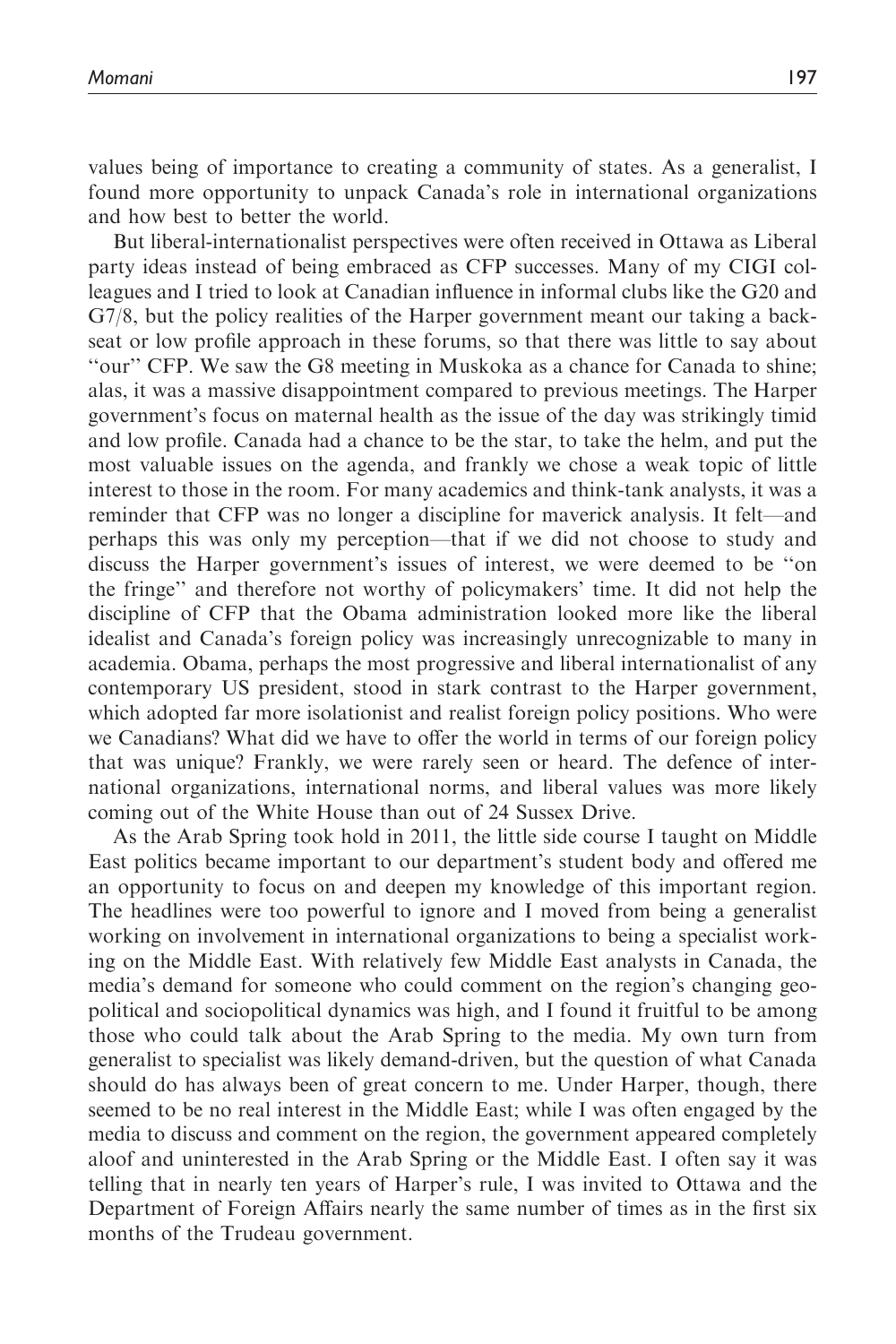Now we are in a populist post-Obama era, and one can't help but see an opening for CFP with the election of Justin Trudeau in an atmosphere of rising global xenophobia. For the first time in nearly ten years, there is a global interest in what Canada is doing and in trying to understand what it is that makes Canada shun xenophobic parties. Trudeau and his politics are international headline news. He has been featured in newspapers and reports worldwide, far more than his predecessors, and this may be a valuable entry point for discussing what CFP is. The question is, will Canadian students and professors of CFP return to a discipline that was deemed timid and dull in the past ten years? Moreover, while this article may appear to put too much emphasis on the Harper years for changing CFP discourse, I recognize that there are many professional circumstances that further challenged the study of CFP, to which I now turn.

#### Professional challenges in researching CFP

Doing research in CFP has often depended on some cooperation with policymakers in places like Global Affairs Canada (GAC), the Department of National Defence, the Ministry of Finance, and other relevant agencies. At minimum, this cooperation entails academics having access to interviewing officials and/or receiving favourable responses to access to information requests. Academics studying CFP also depend on government statements and interviews to the media to assess context and internal government views. Needless to say, under the Harper government, access to officials in government was more difficult than in the past. Within the GAC predecessor the Department of Foreign Affairs, Trade and Development (DFATD), there was a palpable code of silence on speaking, commenting, and cooperating with academics and the media. This inevitably had a negative effect on the number of researchers selecting topics related to CFP and on the quality of findings and publications. This is a factor that needs some analysis and perhaps a survey of CFP professionals, to determine whether it has had the same type of muzzling effect on academics that it had on the more widely documented and noted effect on the media.

I experienced this Harper-era oversight when researching a paper on Canadian economic interests in the Middle East. I set out to talk to DFATD civil servants about the challenges and opportunities of pursuing free trade deals and bilateral investment treaties with the burgeoning economies of the Middle East. To my surprise, what I would call a ''minder'' attended all my interviews with DFATD civil servants. The only way to get access to DFATD personnel was to have a lovely woman from the Prime Minister's Office tag along. I soon learned that it was far more valuable to meet with these same civil servants on their off hours in an Ottawa coffee shop than to go through that uncomfortable exercise. When it came to writing about the Middle East in particular, it seemed the Harper government was either suspicious or disdainful of us academics.

Another issue that is of concern to academics and needs to be better understood is the effect of Bill C51 on research. The Anti-terrorism Act, more commonly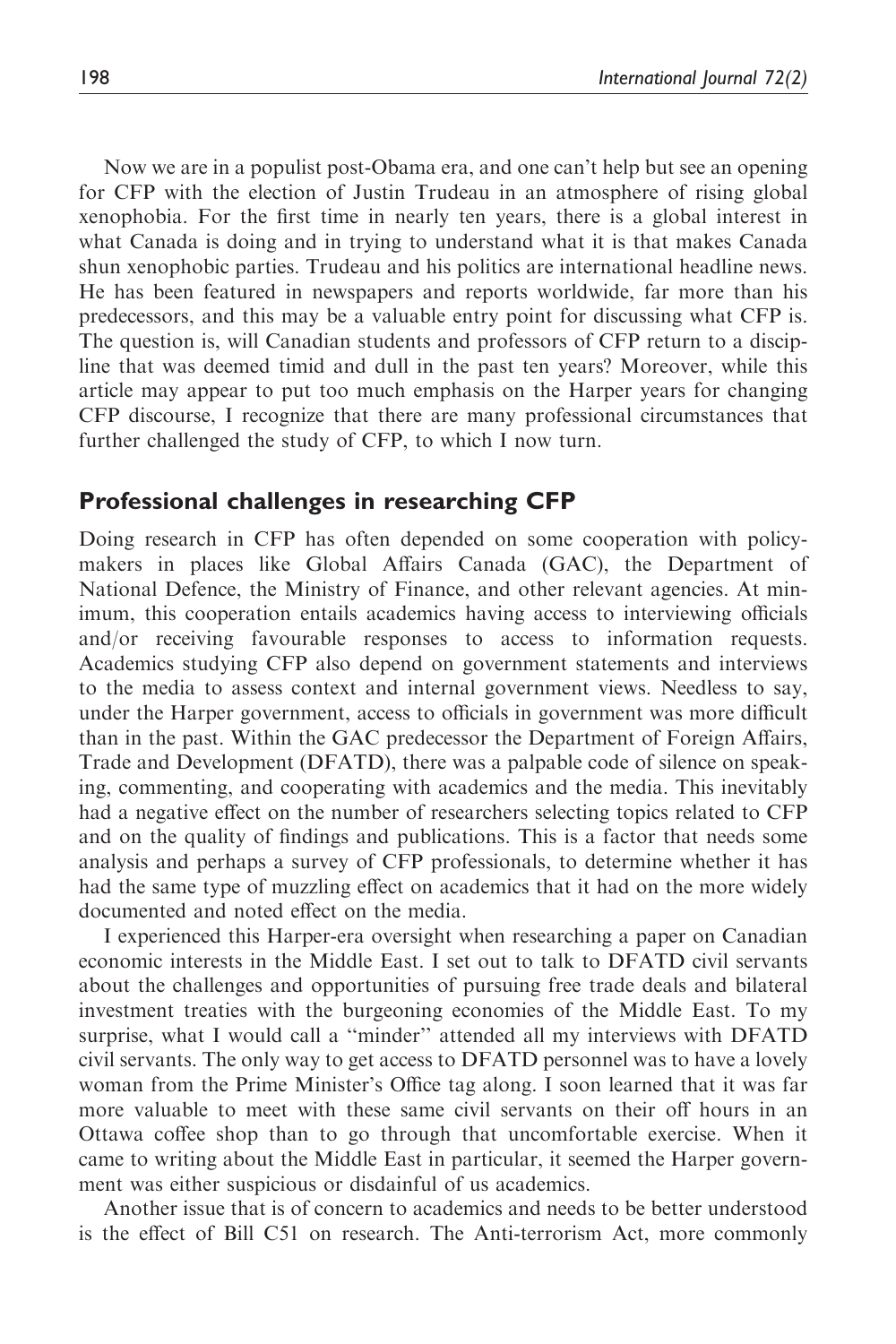known as Bill C51, was introduced in 2015; for academics who are interested in understanding the source and implications of foreign fighters or understanding the community effects of ISIS, Bill C51 raises grave new concerns. From my experience, offices of research ethics (OREs) are increasingly fearful of giving approval to research with human subjects on the issue of terrorism. Specifically, Bill C51 makes universities and researchers liable for any forum where talk of terrorism may lead to an individual taking inspiration from said forum and committing an act of terror him- or herself. In other words, OREs are now fearful of forums where discussion about the war on ISIS can lead to debates about the legality, morality, or wisdom of this policy. This fear of a Bill C51 as yet untested in the courts has led OREs to reject requests to do research on understanding Canadian views—particularly Canadians from Middle Eastern or Muslim communities—of CFP. And after the offices of some UK university professors were raided, universities are also concerned that research material on said issues may be compromised by Royal Canadian Mounted Police forces or Canadian Security Intelligence Service agents who do not need a warrant to enter professors' offices. Again, these are issues of concern for academics researching terror organizations and CFP with particular emphasis on the war against terror and the implications for foreign fighters.

#### Engaging in traditional and social media

My entrance into both traditional and social media was a result of my involvement with the Canadian International Council (CIC), created in 2007 as a vastly improved organization from its predecessor, the Canadian Institute of International Affairs. The CIC was meant to resemble the US Council on Foreign Relations and the UK's Royal Institute of International Affairs. In its heyday, the CIC was hosting fascinating conferences, conversations, and outreach, and managing a blog called OpenCanada.org that was a go-to source for all things CFP. I was approached to write a blog on OpenCanada.org and found this to be a fun way to become engaged in public debates, but the unexpected spinoff benefit was getting my name onto the traditional media's radar.

My blogposts on OpenCanada.org were often picked up or read by CBC or CTV news journalists who would then contact me for an interview. Sadly, the CIC lost its main benefactor and has struggled to re-establish itself, while local branches across Canada continue to survive on their own merits and initiative. Notably OpenCanada.org is still alive and now housed at the CIGI, but perhaps less read than its previous incarnation. Nevertheless, I credit the CIC and OpenCanada.org for gently helping me to engage in policy debates in the media and allowing me to find my voice on important issues of CFP. With the courage, so to speak, to write blogs in 700 word increments, I started to build confidence to also write opinion editorials for Canadian papers. I started writing for smaller papers like the *Ottawa Citizen* and the *Record*, building the personal assurance to then try the *Toronto Star* and now the *Globe and Mail*. Writing blogs and having a social media presence proved useful in creating a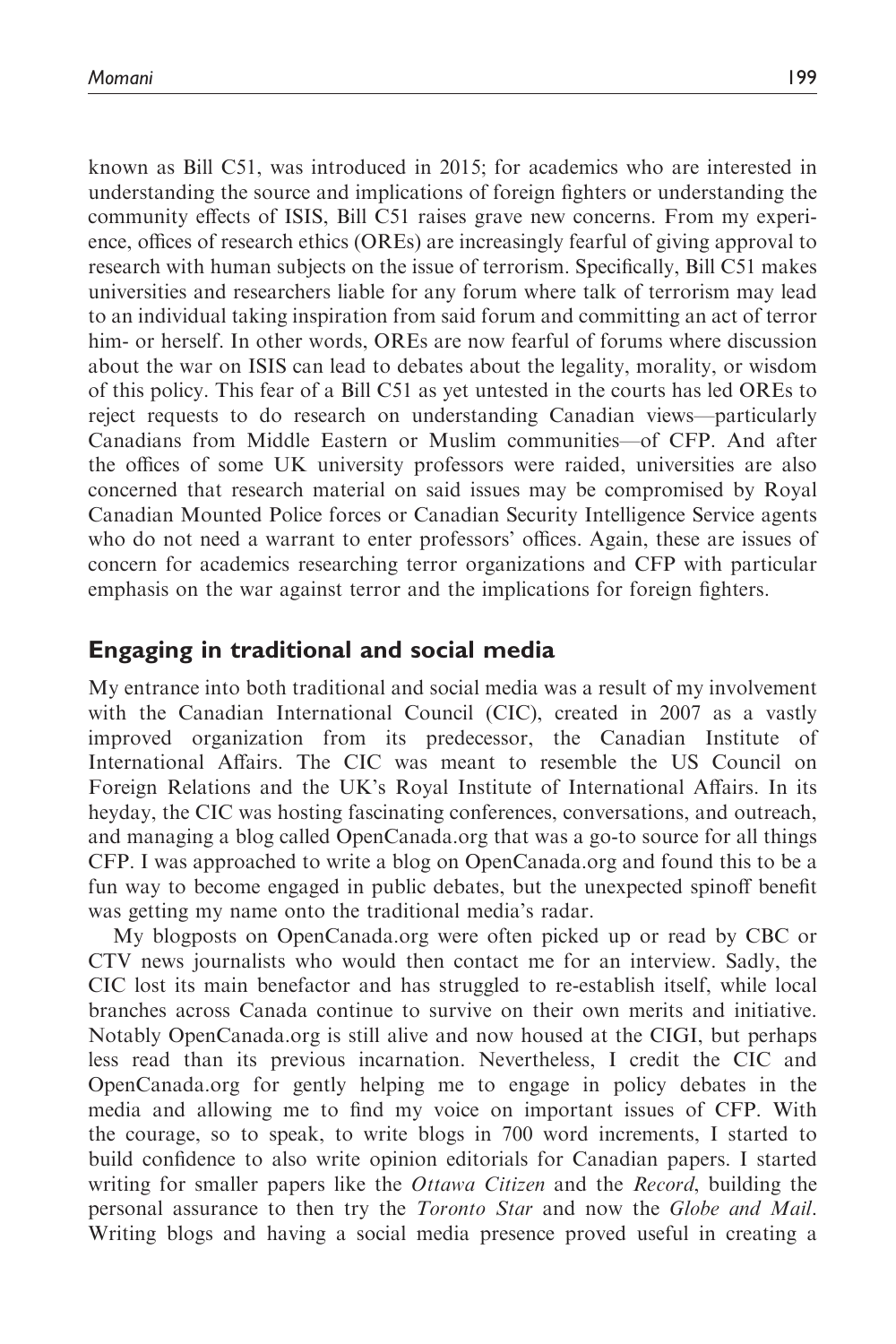reputation among traditional media outlets that led to other media requests and opportunities.

I believe that traditional media needs—and often searches for—academic views on issues related to CFP; hence OpenCanada.org proved to be a useful resource for them. Moreover, today, tweeting one's views or thoughts on an issue of CFP will be picked up by traditional media and garner further media interest. Tweeting has led many journalists to seek on-record comments from me about CFP issues. Providing comments in traditional media sources can lead to oncamera interviews about CFP topics and further interest for op-eds. Once an academic is engaged in a CFP issue, there is a strong interest among traditional media to have that person's on-the-record views and feedback. It has helped me personally that the number of academics studying the Middle East in Canada is relatively small and so perhaps more media requests result from both short supply and high demand.

Engaging in traditional media has a positive effect on having one's views known to policymakers. Policymakers are unlikely to read our peer-reviewed publications but are very likely to read our op-eds or hear our take on an issue on television. Using traditional media to advertise or promote our research is an effective means of getting policymakers' attention—of course, only if one values or wants such attention. This raises the bigger question, is it of value to academia? In my opinion, engaging with policymakers is likely to have little or no benefit to our academic standing in promotion and tenure. There is a risk that traditional academics might frown upon engagement with media and social media as a distraction from traditional research and writing. There may indeed be negative implications in academe from engaging with policymakers.

That said, there are potential upsides for research purposes to engaging with policymakers, such as accessing information not publicly available and gaining access to useful personal interviews for research purposes. Appearing in media can also help one critically think about, and more importantly frame, issues of public concern that can lead to the development of research questions. I have found it personally beneficial to use media platforms to help conceptualize key CFP issues in a manner that can lead to further questioning of assumptions and theoretical frames. Being asked on the spot to think about the relevance of current issues and how it may or may not relate to long-held academic assumptions has been, in my humble experience, of great value to my own research.

In an era of social media, there have been new pressures on academics to share their ideas with the broader public. While senior university administrators and granting agencies like The Social Sciences and Humanities Research Council of Canada continue to talk the talk about knowledge mobilization and dissemination and using social media platforms to have our research and ideas known to the wider public, the reality is that this has little to no value in the tenure and promotion process. If one were to offer advice to academics, particularly those pre-tenure, it would be to avoid engaging social media and media writ large, or at least not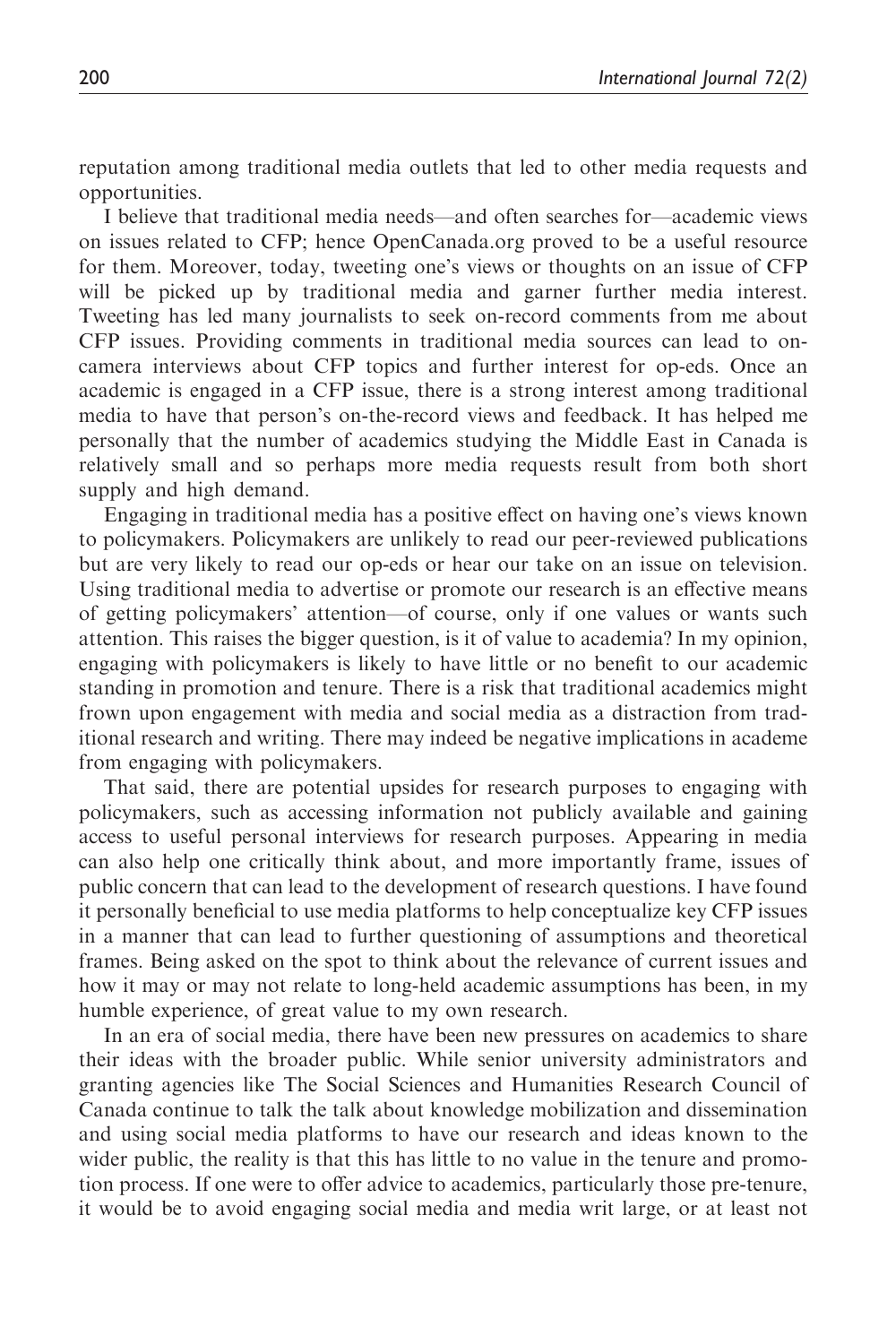bring attention to it on one's curriculum vitae, because traditional academics, who make up most committees, still view this as a distraction. This is said with a heavy heart but is meant as a realistic assessment of the academy. That said, social media, in my opinion, has been enormously beneficial to my own understanding of Canadian Foreign Policy and in networking with colleagues outside my narrow discipline.

Social media has opened up new spaces and forums for understanding Canadian foreign policy and connecting with others who study, comment, and engage in Canadian foreign policy. It is notable that on Twitter there is a hashtag devoted to Canadian foreign policy under #cdnfp, in addition to #cdnpoli for Canadian political science writ large. Indeed, social media has presented increased opportunities to learn from and engage with journalists, politicians, and the wider public who are interested in Canadian foreign policy. This technological platform has helped academics find others who share similar approaches, views, and perspectives on Canadian foreign policy, their ''epistemic community,'' so to speak, and could in theory assist others to do the same. While Twitter has not introduced me to potential co-investigators and co-authors, it has opened my professional network, helping me to meet and better know academics across disciplinary boundaries. I am much more familiar with the work of legal scholars and sociologists, for example, on issues of Canadian foreign policy than I would have been before becoming engaged on social media, and this has resulted in requests to present research at conferences and universities.

Social media, perhaps more so than traditional media, is also relevant to teaching. Students are using social media to learn more about Canadian foreign policy and the world itself. If there is an upside to social media in our teaching, it is to attract quality students into the field and to attract graduate students to come to our university for supervision. Thanks to social media, our students come to class with a wealth of information about the world—information now at their fingertips, which can enrich debates and discussions in class. The wealth of information online can also have the reverse effect: students see less value in having academia teach them about Canadian foreign policy. Again, returning to my generation's hunger to hear from professors about Canadian foreign policy in an age of limited information, I wonder: does the wealth of information on Canadian foreign policy generate greater or less interest from our students?

Finally, since students are more likely to have embraced alternative and critical theories, have our traditional frames of understanding Canadian foreign policy lived up to the current paradigm realities of our students? Students today are more likely to be engaging in critical discourses about the environment, gender, race, wealth, sexuality, and intersectionality. Our students are more attracted to critical views about politics than my generation, and one wonders if there is a disconnect between how this generation thinks about the world and the way we continue to teach Canadian foreign policy in traditional theoretical frames. These are issues worthy of exploration.